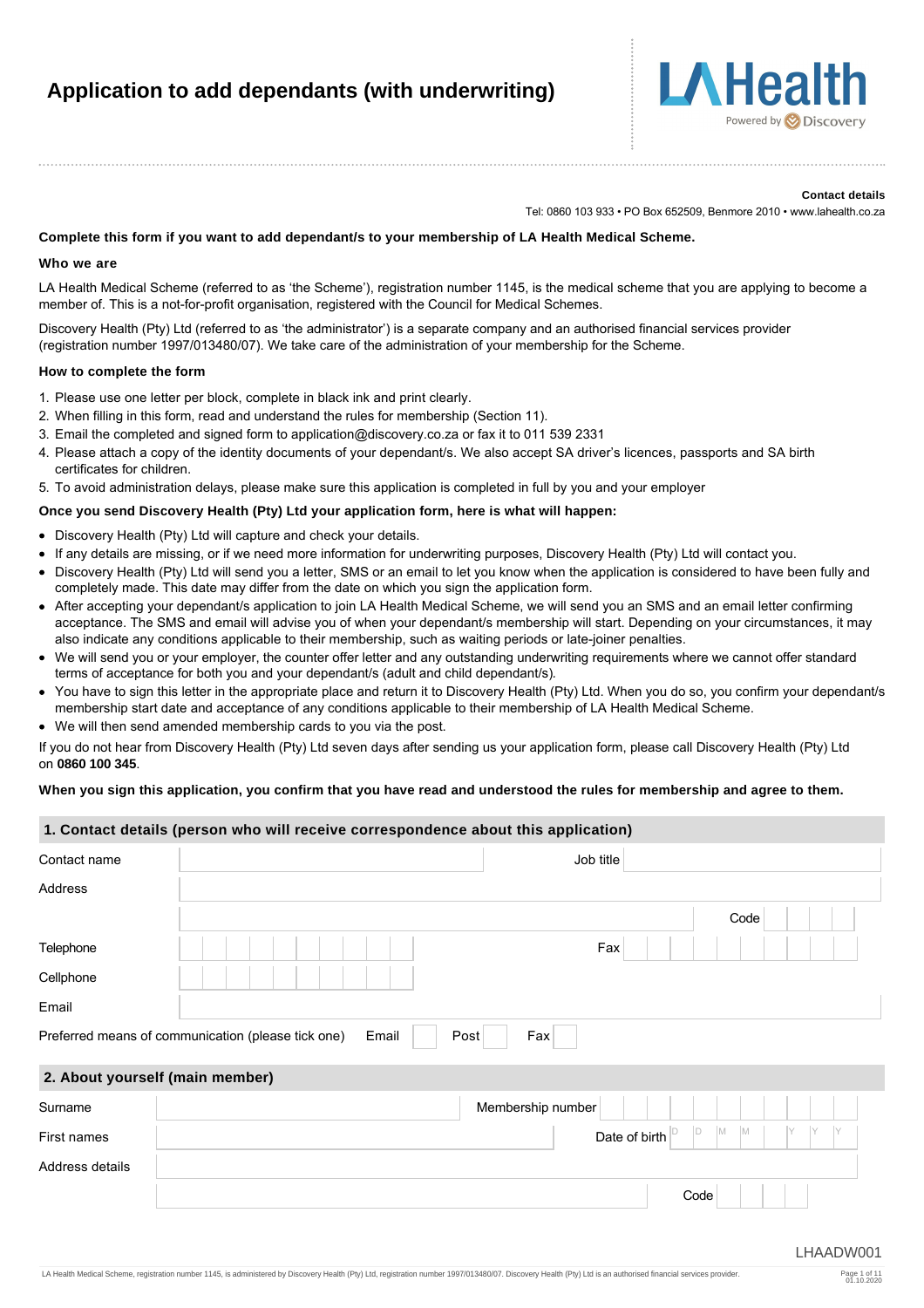| Telephone (H) | (W)             |  |
|---------------|-----------------|--|
| Cellphone     | Fax             |  |
| Employer name | Employer number |  |

## **3. About your spouse or partner (if applying for cover)**

|                                                                                                                  |         | $\sim$ parance in approximate |          |               |     |                |   |    |  |
|------------------------------------------------------------------------------------------------------------------|---------|-------------------------------|----------|---------------|-----|----------------|---|----|--|
| When do you want your cover to start                                                                             |         | D<br>M<br>M                   |          |               |     |                |   |    |  |
| Title                                                                                                            |         | Initials                      |          | Surname       |     |                |   |    |  |
| First name(s)<br>(as per identity document)                                                                      |         |                               |          |               |     |                |   |    |  |
| Preferred name                                                                                                   |         |                               |          | Sex<br>F<br>M |     | Date of birth  | М | ΙM |  |
| Previous or maiden name                                                                                          |         |                               |          |               |     |                |   |    |  |
| Marital status                                                                                                   | Married | Single                        | Divorced | Widowed       |     |                |   |    |  |
| ID or passport number                                                                                            |         |                               |          |               |     |                |   |    |  |
| Country of issue                                                                                                 |         |                               |          |               |     |                |   |    |  |
| Telephone (H)                                                                                                    |         |                               |          |               | (W) |                |   |    |  |
| Cellphone                                                                                                        |         |                               |          |               | Fax |                |   |    |  |
| Email                                                                                                            |         |                               |          |               |     |                |   |    |  |
| Date of marriage to main applicant (where applicable). Please attach a copy of an official marriage certificate. |         |                               |          |               | ID. | ID<br>M<br>IM. |   |    |  |

## **Addition of spouse to an existing membership**

If addition of spouse to an existing membership is:

- As a result of legal and registered marriage within the last 60 days, an official marriage certificate must accompany this application form;
- For a spouse married for more than 60 days, full underwriting will apply;
- As a result of a long-standing relationship or in terms of common-law practice, the partnership declaration must be completed and signed.

#### **Partnership declaration**

If you are not legally married and you cannot give us a marriage certificate, you have to complete the following section in full. If both parties have not signed and dated the below section, we will halt the application process until we receive the section signed and dated by both parties. We declare we are in a long-term, committed relationship that is like a marriage and that we live together at the same residence. We understand that by signing this declaration, we agree to tell the Scheme about any change to the status of our relationship or any change to our living arrangements, such as separation. We further understand that if the information we give about our relationship or residency is false in any way, the Scheme reserves the right to end both our memberships.

| Since when have you and your partner been in this relationship that is like a marriage |  |  |  |
|----------------------------------------------------------------------------------------|--|--|--|
|                                                                                        |  |  |  |

| Signature of main applicant |                                                      | Signature of partner |                                                                                                                                                                                                                |
|-----------------------------|------------------------------------------------------|----------------------|----------------------------------------------------------------------------------------------------------------------------------------------------------------------------------------------------------------|
|                             | Please do not sign an incomplete<br>application form |                      | Please do not sign an incomplete<br>application form                                                                                                                                                           |
| Date                        |                                                      |                      | <b>Date</b> $\begin{bmatrix} D \\ P \end{bmatrix}$ $\begin{bmatrix} M \\ M \end{bmatrix}$ $\begin{bmatrix} M \\ Y \end{bmatrix}$ $\begin{bmatrix} Y \\ Y \end{bmatrix}$ $\begin{bmatrix} Y \\ Y \end{bmatrix}$ |

## **4. About your dependant/s (only complete if applying for cover)**

| Dependant 1                                                                                                                                                                                             |                                                  |
|---------------------------------------------------------------------------------------------------------------------------------------------------------------------------------------------------------|--------------------------------------------------|
| Title<br>Initials<br>Surname                                                                                                                                                                            |                                                  |
| First name(s) (as per identity document)                                                                                                                                                                |                                                  |
| Preferred name                                                                                                                                                                                          | Date of birth<br>Sex<br>F<br>M                   |
| ID or passport number                                                                                                                                                                                   | Country of issue                                 |
| Relationship to main member (For example, mother, child etc. Where your child is not your biological child, please state relationship, i.e. adopted child, foster child.<br>Please provide legal proof) |                                                  |
| If your dependant is 21 years and older, are they:<br>Married<br>Yes                                                                                                                                    | No<br>Financially dependent on you?<br>No<br>Yes |
|                                                                                                                                                                                                         |                                                  |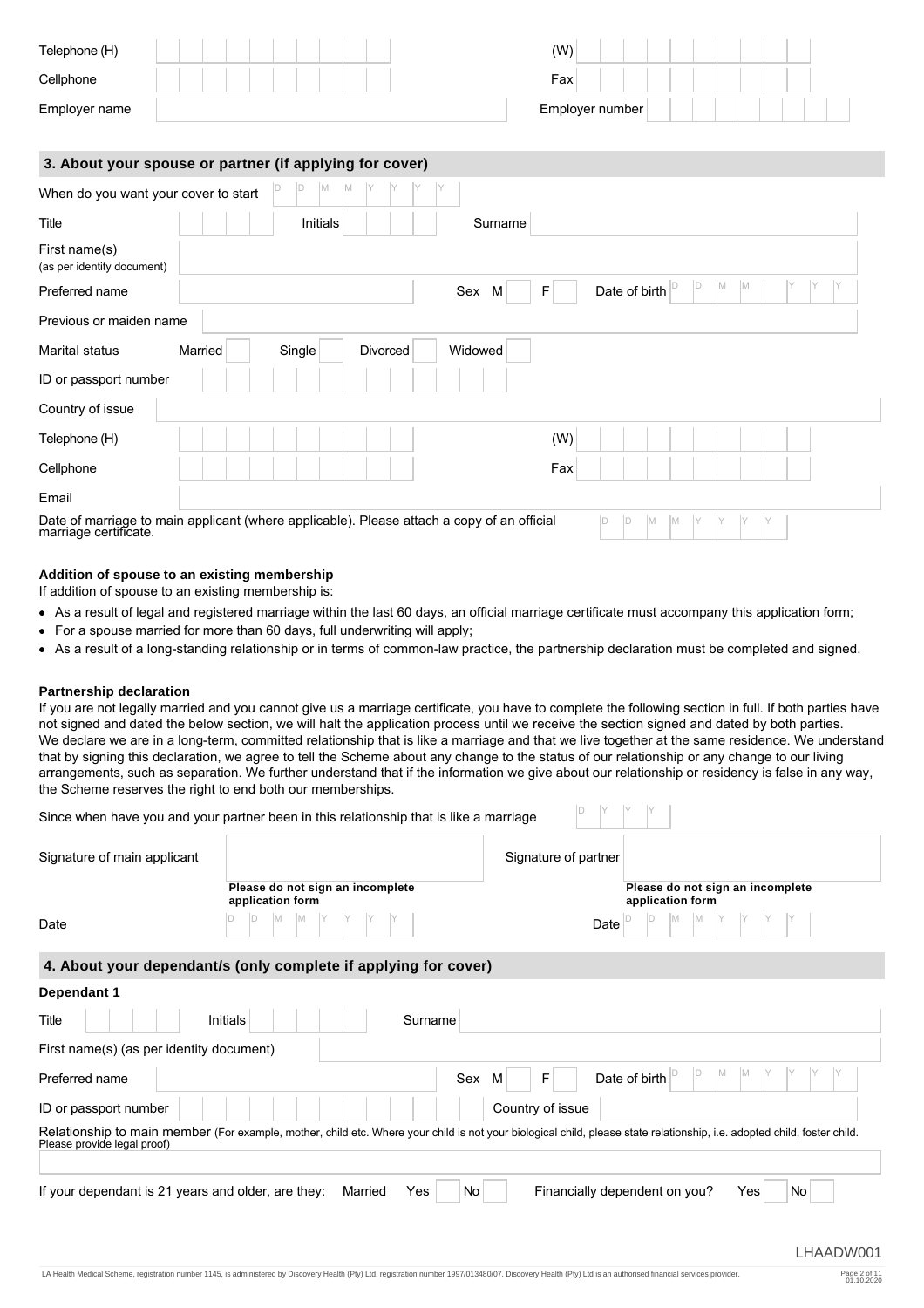| Does your dependant earn an income?<br>No<br>Yes                                                                                                                                                        |
|---------------------------------------------------------------------------------------------------------------------------------------------------------------------------------------------------------|
| How much does your dependant earn each month? (Gross income)<br>R                                                                                                                                       |
| Is your dependant a student?<br>Yes<br>Is your dependant disabled?<br>No<br>Yes<br>No.                                                                                                                  |
| <b>Dependant 2</b>                                                                                                                                                                                      |
| Initials<br>Surname<br>Title                                                                                                                                                                            |
| First name(s) (as per identity document)                                                                                                                                                                |
| M<br>M<br>D<br>Date of birth<br>Preferred name<br>Sex<br>F<br>M                                                                                                                                         |
| Country of issue<br>ID or passport number                                                                                                                                                               |
| Relationship to main member (For example, mother, child etc. Where your child is not your biological child, please state relationship, i.e. adopted child, foster child.<br>Please provide legal proof) |
| Financially dependent on you?<br>If your dependant is 21 years and older, are they:<br>No<br>Married?<br>Yes<br>No<br>Yes                                                                               |
| Does your dependant earn an income?<br>No<br>Yes                                                                                                                                                        |
| R<br>How much does your dependant earn each month? (Gross income)                                                                                                                                       |
| Is your dependant a student?<br>Is your dependant disabled?<br>Yes<br>No.<br>Yes<br>No                                                                                                                  |
| Dependant 3                                                                                                                                                                                             |
| Initials<br>Surname<br>Title                                                                                                                                                                            |
| First name(s) (as per identity document)                                                                                                                                                                |
| D<br>M<br>M<br>Preferred name<br>Date of birth<br>F<br>Sex<br>M                                                                                                                                         |
| ID or passport number<br>Country of issue                                                                                                                                                               |
| Relationship to main member (For example, mother, child etc. Where your child is not your biological child, please state relationship, i.e. adopted child, foster child.<br>Please provide legal proof) |
| If your dependant is 21 years and older, are they:<br>Financially dependant on you?<br>Married?<br>Yes<br>No<br>Yes<br>No.                                                                              |
| Does your dependant earn an income?<br>No<br>Yes                                                                                                                                                        |
| How much does your dependant earn each month? (Gross income)<br>R                                                                                                                                       |
| Is your dependant a student?<br>Is your dependant disabled?<br>Yes<br>No.<br>Yes<br>No.                                                                                                                 |
| Dependant 4                                                                                                                                                                                             |
| Surname<br>Title<br>Initials                                                                                                                                                                            |
| First name(s) (as per identity document)                                                                                                                                                                |
| M<br>D<br>ID<br>M<br>Date of birth<br>Preferred name<br>Sex M<br>F                                                                                                                                      |
| ID or passport number<br>Country of issue                                                                                                                                                               |
| Relationship to main member (For example, mother, child etc. Where your child is not your biological child, please state relationship, ie adopted child, foster child.<br>Please provide legal proof)   |
| If your dependant is 21 years and older, are they:<br>Married? Yes<br>Financially dependant on you? Yes<br>No<br>No.                                                                                    |
| Does your dependant earn an income?<br>No<br>Yes                                                                                                                                                        |
| R<br>How much does your dependant earn each month? (Gross income)                                                                                                                                       |
| Is your dependant a student?<br>Is your dependant disabled?<br>Yes<br>Yes<br>No.<br>No.                                                                                                                 |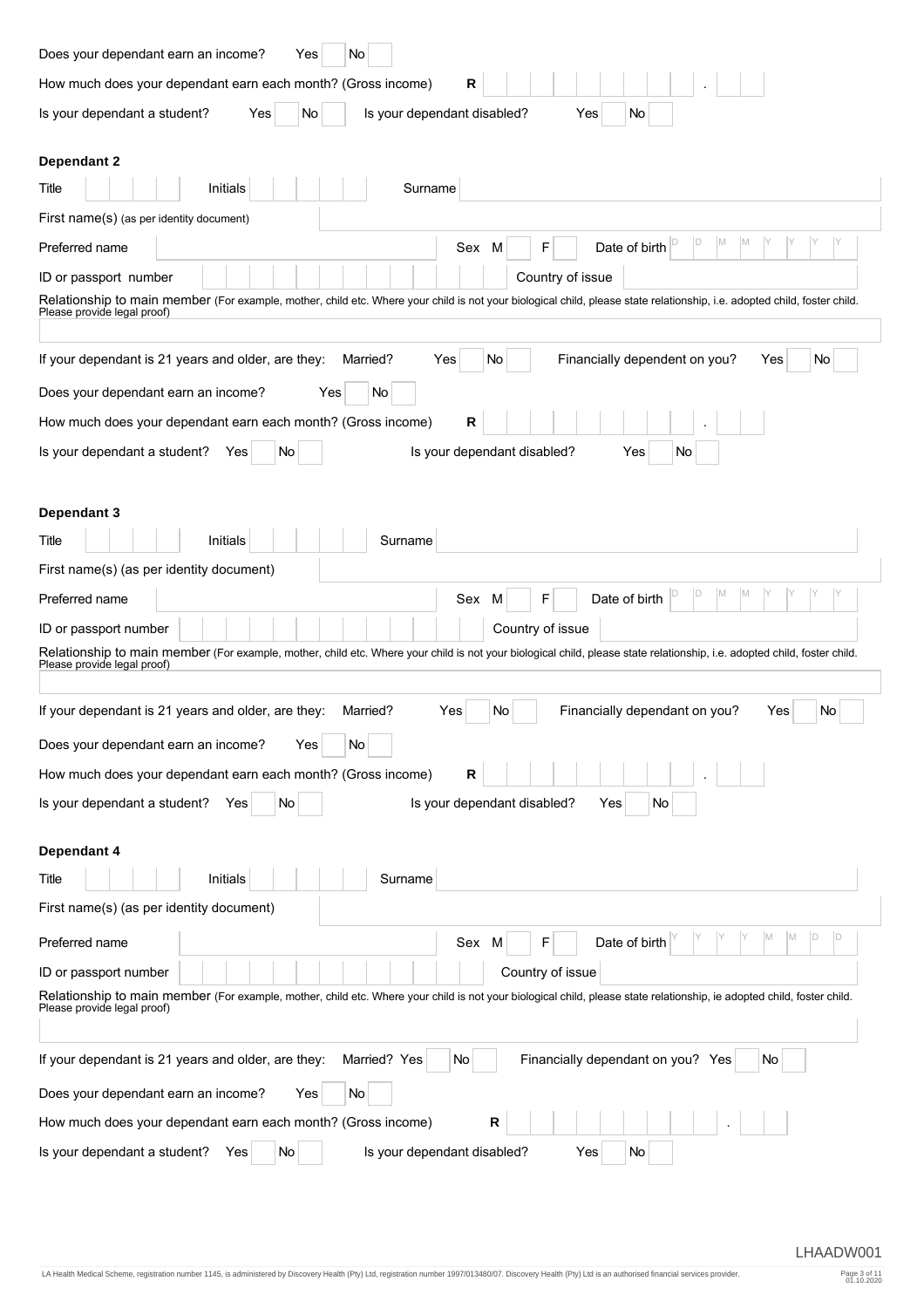#### **5. Your employer warranty (where relevant)**

Please make sure your employer completes this section of the application form.

- 1. We warrant that the member detailed in section 2 of this application form is an employee of our organisation.
- 2. LA Health Medical Scheme may bill us for the amount due in respect of this dependant in the same manner as for other LA Health Medical Scheme members employed by our Organisation.

| Authorised signatory |  |  |                           |  |  |
|----------------------|--|--|---------------------------|--|--|
| Names                |  |  |                           |  |  |
| Designation          |  |  |                           |  |  |
| Department name      |  |  |                           |  |  |
|                      |  |  |                           |  |  |
|                      |  |  |                           |  |  |
|                      |  |  |                           |  |  |
|                      |  |  |                           |  |  |
|                      |  |  | Experience and the series |  |  |

#### Employer stamp

## **6. Please select a GP**

Please complete this if you have selected the LA Health KeyPlus Option

|                   | ∣Name | ∣GP name | <b>Practice number</b> | Second GP name* | <b>Practice number</b> |
|-------------------|-------|----------|------------------------|-----------------|------------------------|
| Spouse or partner |       |          |                        |                 |                        |
| Dependent One     |       |          |                        |                 |                        |
| Dependent Two     |       |          |                        |                 |                        |
| Dependent Three   |       |          |                        |                 |                        |

If your dependant/s live far away from where they work or often need to work in different towns or provinces, they may need a second GP. Please complete the relevant section if they need a second GP allocated to them. **Please note**: The dependant can only access day-to-day cover and chronic benefits through the KeyCare network GPs they have indicated on this form.

## **7. Previous medical scheme details**

Please give us the details of all registered South African medical schemes, that you previously belonged to. We will use this information to

determine if we need to apply any waiting periods, late-joiner penalty fees, or both. Please give us proof in the form of a membership

certificate.

#### **Spouse or partner**

| Scheme name Membership | ∣number | Start date |    |     |     |     |     | Are you still a<br>member |      | End date if you have already<br>registered |           |   |     |           |          |     |      |      | <b>Reason for leaving</b> |  |  |
|------------------------|---------|------------|----|-----|-----|-----|-----|---------------------------|------|--------------------------------------------|-----------|---|-----|-----------|----------|-----|------|------|---------------------------|--|--|
|                        |         |            | ID | IM. | IM. | IY. | Y Y |                           | - IY | Yes                                        | <b>No</b> | D | ID. | <b>IM</b> | IM.      | IY. | - IY | - IY | <b>IV</b>                 |  |  |
|                        |         |            | D  | IM. | IM. | IY. | IY  | IY.                       | IY.  | Yes                                        | <b>No</b> |   | ID. | IM.       | IM.      |     |      |      | IY                        |  |  |
|                        |         |            | ID | IМ  | IM. | IY. | IY. | IY.                       | IY.  | Yes                                        | <b>No</b> |   | ID. | IM.       | <b>M</b> |     |      |      | IY                        |  |  |
|                        |         |            | ID | IM. | İМ  | IY  | IY. | IY.                       | IY   | Yes                                        | <b>No</b> |   | ID. | İМ        | IM.      |     |      |      | IY                        |  |  |

## **Dependant one**

| Scheme name Membership | $\lfloor$ number | Start date                                                | Are you still a<br>$ $ member | End date if you have already<br>registered | <b>Reason for leaving</b> |
|------------------------|------------------|-----------------------------------------------------------|-------------------------------|--------------------------------------------|---------------------------|
|                        |                  | IY<br>IY .<br>Y Y<br>ID<br>IM.<br>ΙM                      | No.<br>Yes                    | IM.<br>IY.<br>IM.<br>D.<br>- IY            |                           |
|                        |                  | Y<br>IY.<br>IY<br>IY<br>IM.<br>ΙM<br>ID                   | <b>No</b><br>Yes              | IM.<br>IY<br>D<br>IM.<br>IY                |                           |
|                        |                  | IY.<br>$\mathsf{Y}$<br><b>Y</b><br>ID<br>IY<br>IM.<br>IM. | <b>No</b><br>Yes              | D.<br>IM.<br>IM.<br>IY                     |                           |
|                        |                  | $\mathsf{Y}$<br>IY.<br>IY<br>ID<br>IM.<br>IY<br>ΙM        | <b>No</b><br>Yes              | IM.<br>D.<br>IM.<br>IY.                    |                           |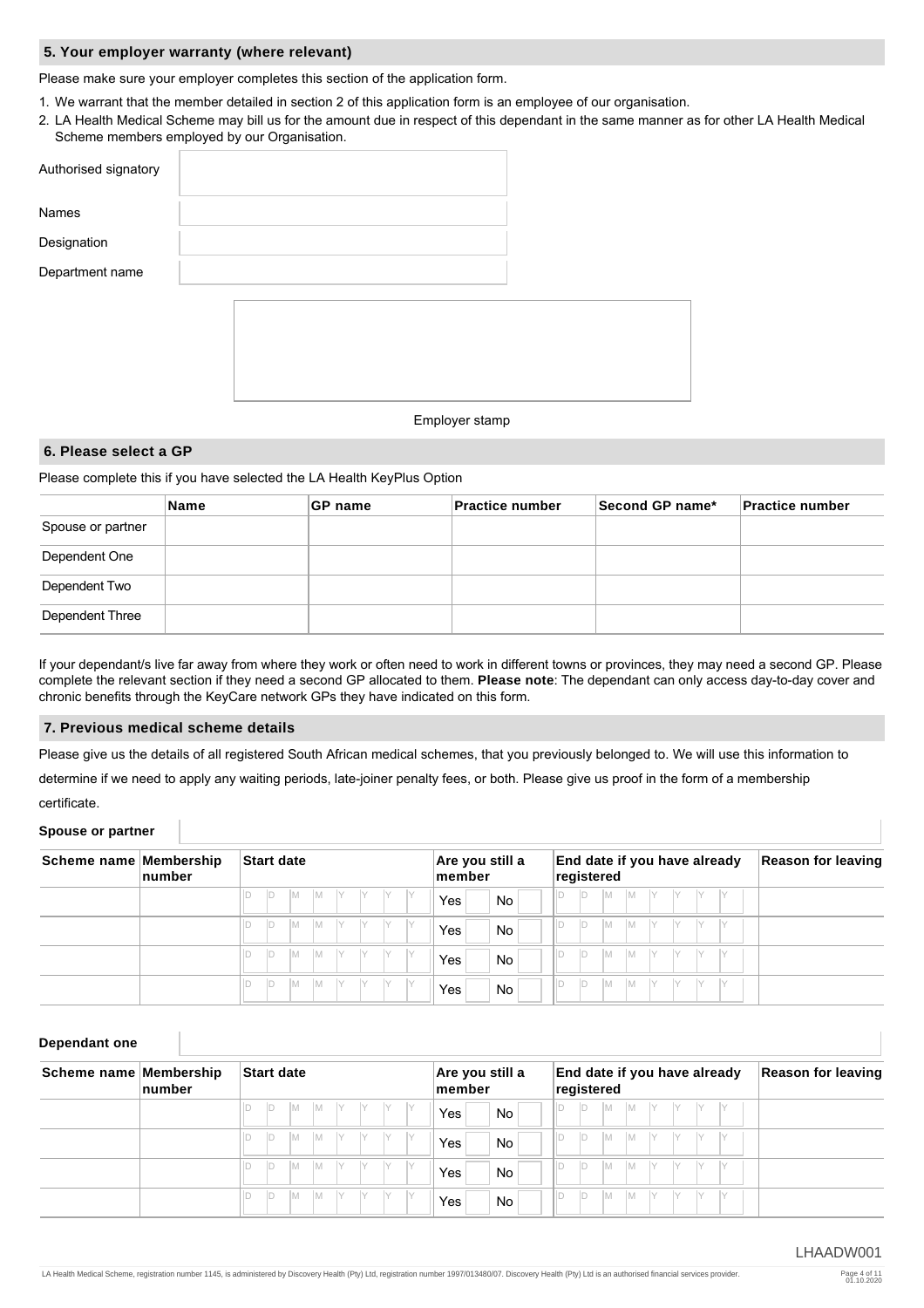#### **Dependant two**

| Scheme name Membership | $\lfloor$ number | <b>Start date</b> |     |     |      |      |             |           | Are you still a<br>member | End date if you have already<br>registered |  |     | <b>Reason for leaving</b> |     |    |     |  |  |
|------------------------|------------------|-------------------|-----|-----|------|------|-------------|-----------|---------------------------|--------------------------------------------|--|-----|---------------------------|-----|----|-----|--|--|
|                        |                  | ID                | IM. | IM. | IY   |      | $Y$ $Y$ $Y$ |           | Yes                       | <b>No</b>                                  |  | ID. | M                         | IM. | IY | IY. |  |  |
|                        |                  | ID                | IM. | IM. | IY   | IY . | IY IY       |           | Yes                       | <b>No</b>                                  |  | ID. | M                         | IM. |    | IY  |  |  |
|                        |                  | ID                | IM. | IM. | IY.  | IY   | IY.         | <b>IY</b> | Yes                       | <b>No</b>                                  |  | D   | M                         | IM. |    |     |  |  |
|                        |                  | ID                | IM. | IM. | ly - | IY.  | IY.         | <b>IY</b> | Yes                       | <b>No</b>                                  |  | D   | M                         | Iм  |    |     |  |  |

### **Dependant three**

| Scheme name Membership | ∣number | Start date |     |     |                           |           | Are you still a<br>∣member |           |     | End date if you have already<br>registered |  |  |     |   |     | <b>Reason for leaving</b> |  |     |  |  |
|------------------------|---------|------------|-----|-----|---------------------------|-----------|----------------------------|-----------|-----|--------------------------------------------|--|--|-----|---|-----|---------------------------|--|-----|--|--|
|                        |         | D          | IM. | IM. | IY                        | IY IY     |                            | - IY      | Yes | No.                                        |  |  | ID. | M | IM. | IY                        |  | -IY |  |  |
|                        |         | ID         | IM. | IM. | $\mathsf{I}$ $\mathsf{Y}$ | IY.<br> Y |                            | <b>IY</b> | Yes | <b>No</b>                                  |  |  | ID. | M | IM. | IY                        |  | IY. |  |  |
|                        |         | ID         | IM. | IM. | IY.                       | IY .      | IY.                        | - IY      | Yes | No.                                        |  |  | D   | M | IM. |                           |  |     |  |  |
|                        |         | ID         | IM. | IM. | Y                         | Y         | IY.                        | IY.       | Yes | <b>No</b>                                  |  |  | D   | M | IM. | Iv                        |  | IV. |  |  |

#### **Dependant four**

| Scheme name Membership | ∣number | Start date |          |     |     |      | Are you still a<br>member |      |      | End date if you have already<br>registered |  |     |     |           |     | <b>Reason for leaving</b> |     |  |  |
|------------------------|---------|------------|----------|-----|-----|------|---------------------------|------|------|--------------------------------------------|--|-----|-----|-----------|-----|---------------------------|-----|--|--|
|                        |         |            | IM.      | IM. | IY. | IY I | IY.                       |      | Yes  | <b>No</b>                                  |  | D   | IM. | <b>IM</b> | IY. |                           |     |  |  |
|                        |         | ID         | İΜ       | IM. | IY. | IY   | IY.                       | IY.  | Yes. | <b>No</b>                                  |  | ID. | M   | <b>M</b>  | IY  |                           |     |  |  |
|                        |         | D          | İΜ       | IM. | IY. | IY.  | IY.                       | IY.  | Yes  | <b>No</b>                                  |  | D   | M   | <b>M</b>  | IY  |                           | IY. |  |  |
|                        |         | D          | <b>M</b> | IM. | IY. | IY.  | IY.                       | - IV | Yes  | <b>No</b>                                  |  | D   | M   | <b>IM</b> |     |                           |     |  |  |

#### **8. Moving from another medical scheme**

#### **If you answer "No" to any question in 8.1, you must complete all the medical questions in section 9.**

#### **8.1. I confirm that all people named on this application:**

1. Are currently or have been members of a South African medical scheme for at least the past 24 months; and

2. Have not had a break in membership of more than 90 days since resigning from that South African medical scheme.

If you answered **"yes"** to the above questions, please answer the questions in **8.2.**

If you answer **"no"** to any question in **8.1**, you must complete all the medical questions in **section 9.**

#### **8.2. For any person named on this application form:**

| 1. Have you or any of your dependants been admitted to hospital in the 12 months before this application?                                                                                                                     | Yes <sub>1</sub> | <b>No</b> |  |
|-------------------------------------------------------------------------------------------------------------------------------------------------------------------------------------------------------------------------------|------------------|-----------|--|
| 2. Are you or any of your dependants currently taking regular, ongoing medicine and/or treatment of a medical condition or symptom?                                                                                           | Yes              | No        |  |
| 3. Are you or any of your dependants planning to or reasonably expecting to be hospitalised (including for pregnancy) or expecting to receive dental or medical treatment/investigations costing more than R2 000 in the next | Yes <sub>1</sub> | No        |  |

If you answered "No" to all questions in 8.2, we will not apply a 12 months condition specific waiting period and you do not have section 9.

The Scheme may apply a three-month general waiting period to your application. During these three months, we will only cover claims relating to Prescribed Minimum Benefits according to the Scheme's rules.

If you feel that a three-month general waiting period should not be applied and you want to give us more information, complete section 9.

## **9. Your health questions**

## **9.1 Tumours and growths Yes No**

Example: abnormal Pap smear results, skin lesions, breast disease, non-cancerous tumours, cancerous tumours, cancer of any organ, fibrocystic breast disease, fibroadenoma, lump in breast, abnormal mammogram result, abnormal PSA (prostate specific antigen) result, abscess, any autoimmune conditions, any congenital conditions.

| Yes | No |  |
|-----|----|--|
| Yes | No |  |

| to complete |  |
|-------------|--|
|             |  |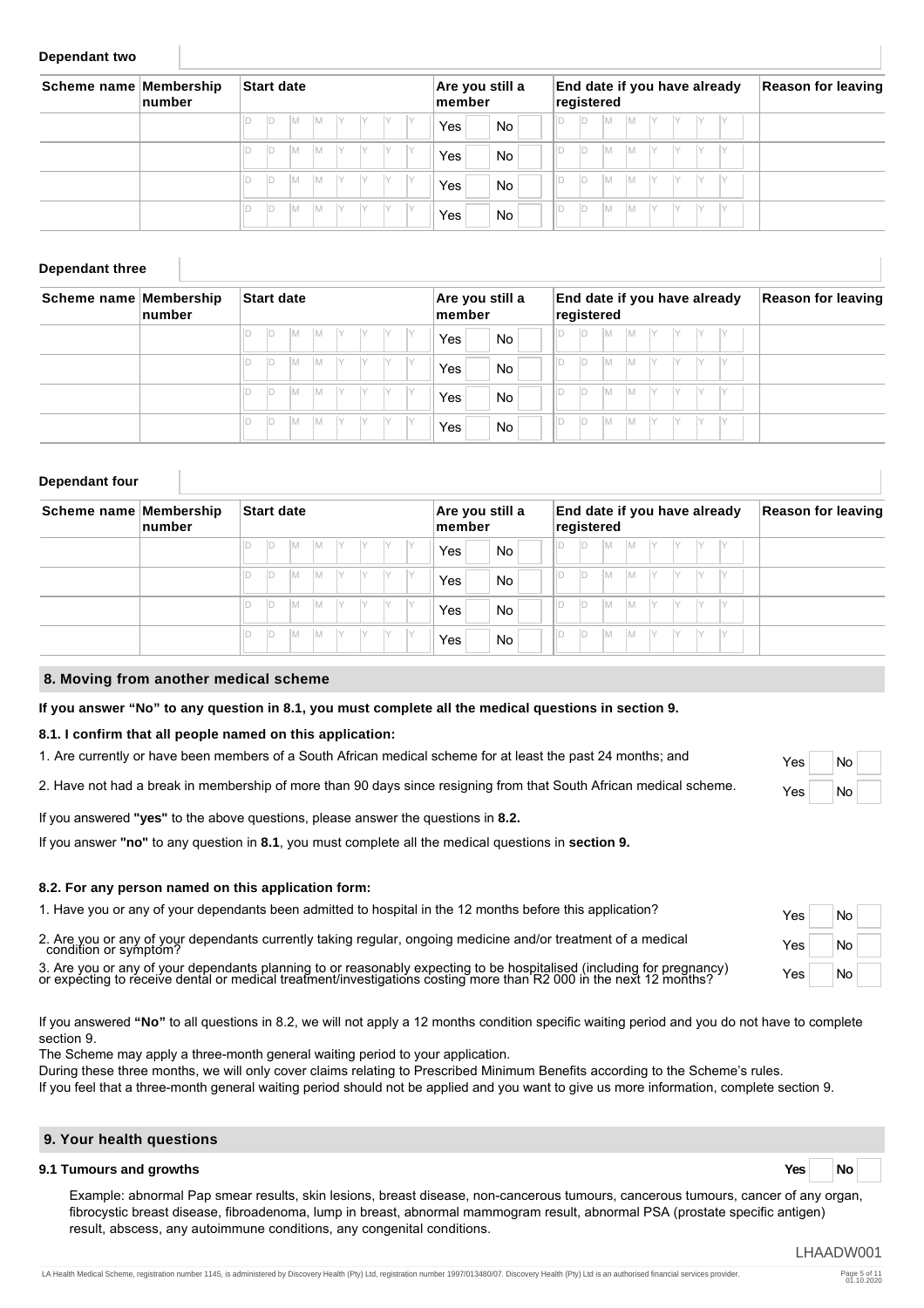| <b>Patient</b><br>name | Medical<br>diagnosis | Date first diagnosed | Date of last symptoms,<br>consultations and/or<br>hospitalisation | for this condition<br>and dosage | Medication used Date of last treatment |
|------------------------|----------------------|----------------------|-------------------------------------------------------------------|----------------------------------|----------------------------------------|
|                        |                      | IV                   | M<br>M<br>Шī                                                      |                                  | IV<br>IМ<br>IV<br>IV<br>M              |
|                        |                      | IV                   | M                                                                 |                                  | IV<br>M                                |

#### **9.2 Heart and circulation conditions Yes No**

Example: chest pain, palpitations, shortness of breath, coronary heart disease, angina, heart attack, arrhythmia, high blood pressure (hypertension), cardiomyopathy, valvular heart disease or heart valve replacement, rheumatic fever, high cholesterol, previous heart surgery, stents, pacemaker, any autoimmune conditions, any congenital conditions.

| <b>Patient</b><br>name | Medical<br>diagnosis | Date first diagnosed                      | Date of last symptoms,<br>consultations and/or<br>hospitalisation | Medication used<br>for this condition<br>and dosage | Date of last treatment   |  |  |  |  |
|------------------------|----------------------|-------------------------------------------|-------------------------------------------------------------------|-----------------------------------------------------|--------------------------|--|--|--|--|
|                        |                      | IM.                                       | - IIID<br>$M \quad Y \quad Y$<br>ID<br>-IM                        |                                                     | IM .                     |  |  |  |  |
|                        |                      | IY.<br>IY<br>IY.<br>$\vee$<br>IM.<br>- IM | - II D<br><b>M</b><br>ID<br>IY.<br>IY.<br>$\vee$<br><b>IM</b>     |                                                     | <b>IM</b><br>IY.<br>- IV |  |  |  |  |

#### **9.3 Gynaecological and obstetrics conditions Yes No**

Example: abnormal Pap smear results, abnormal menstrual bleeding, endometriosis, miscarriage, polycystic ovarian syndrome, infertility, ectopic pregnancy, missed periods, ovarian cyst, any autoimmune conditions, any congenital conditions.

| <b>Patient</b><br>name | Medical<br>diagnosis | Date first diagnosed | Date of last symptoms,<br><b>consultations and/or</b><br>hospitalisation | for this condition<br>and dosage | Medication used Date of last treatment |
|------------------------|----------------------|----------------------|--------------------------------------------------------------------------|----------------------------------|----------------------------------------|
|                        |                      | IМ<br>M<br>IY.       | D<br>M<br>IM.                                                            |                                  | IM.<br>IY.<br>IY I<br>IM.              |
|                        |                      | IМ<br>M<br>IV        | M<br>IM.<br>D                                                            |                                  | IM.<br>IM.<br>IV<br>$\vee$             |
|                        |                      |                      |                                                                          |                                  |                                        |

**9.4 Are you or any of your dependants pregnant or undergoing treatment/investigation for pregnancy? Yes No**

| <b>Patient</b><br>name | Medical<br>Date first diagnosed<br>diagnosis |         | Date of last symptoms,<br><b>consultations and/or</b><br>hospitalisation | for this condition<br>and dosage | Medication used Date of last treatment |  |  |  |  |
|------------------------|----------------------------------------------|---------|--------------------------------------------------------------------------|----------------------------------|----------------------------------------|--|--|--|--|
|                        |                                              | IV<br>M | IM.<br>Iv<br>M<br>ШT                                                     |                                  | IV<br>IM.<br>IV.<br>IV<br>'M           |  |  |  |  |
|                        |                                              | M<br>IV | M<br>- III P<br>M<br>Iv                                                  |                                  | <b>IM</b><br>$\vee$<br>M               |  |  |  |  |

#### **9.5 Mental health Yes No**

Example: mood disorders (depression, bipolar disorder), anxiety disorders, schizophrenia, personality disorders, sleeping disorders (like narcolepsy), eating disorders, Alzheimer's disease, dementia, attention deficit-hyperactivity disorder, drug and/or alcohol abuse or rehabilitation, suicide attempt, counselling, any autoimmune conditions, any congenital conditions and any other psychological conditions.

| <b>Patient</b><br>name | Medical<br>diagnosis | Date first diagnosed  | Date of last symptoms,<br>consultations and/or<br>hospitalisation | for this condition<br>and dosage | Medication used Date of last treatment |  |  |  |  |
|------------------------|----------------------|-----------------------|-------------------------------------------------------------------|----------------------------------|----------------------------------------|--|--|--|--|
|                        |                      | $\vee$<br>- IY<br>IM. | III D<br>IM.<br>IM.                                               |                                  |                                        |  |  |  |  |
|                        |                      | M<br>Iv<br>IM.        |                                                                   |                                  |                                        |  |  |  |  |

## **9.6 Metabolic or endocrine conditions Yes No**

Example: diabetes (high blood sugar), thyroid disease, Addison's disease, Cushing's syndrome, metabolic syndrome, parathyroid disease, Paget's disease, osteoporosis, growth deficiency, metabolic disorders, Conn's syndrome, any autoimmune conditions, any congenital conditions.

| <b>Patient</b><br>name | Medical<br>diagnosis | Date first diagnosed | Date of last symptoms,<br>$ $ consultations and/or<br>hospitalisation | for this condition<br>and dosage | Medication used Date of last treatment |  |  |  |  |
|------------------------|----------------------|----------------------|-----------------------------------------------------------------------|----------------------------------|----------------------------------------|--|--|--|--|
|                        |                      | M<br>IM.             | ID.<br>IM.<br>IM.                                                     |                                  | IM.<br> Y                              |  |  |  |  |
|                        |                      | M<br>IM.             | IM.                                                                   |                                  | IV.<br><b>M</b><br>IM.                 |  |  |  |  |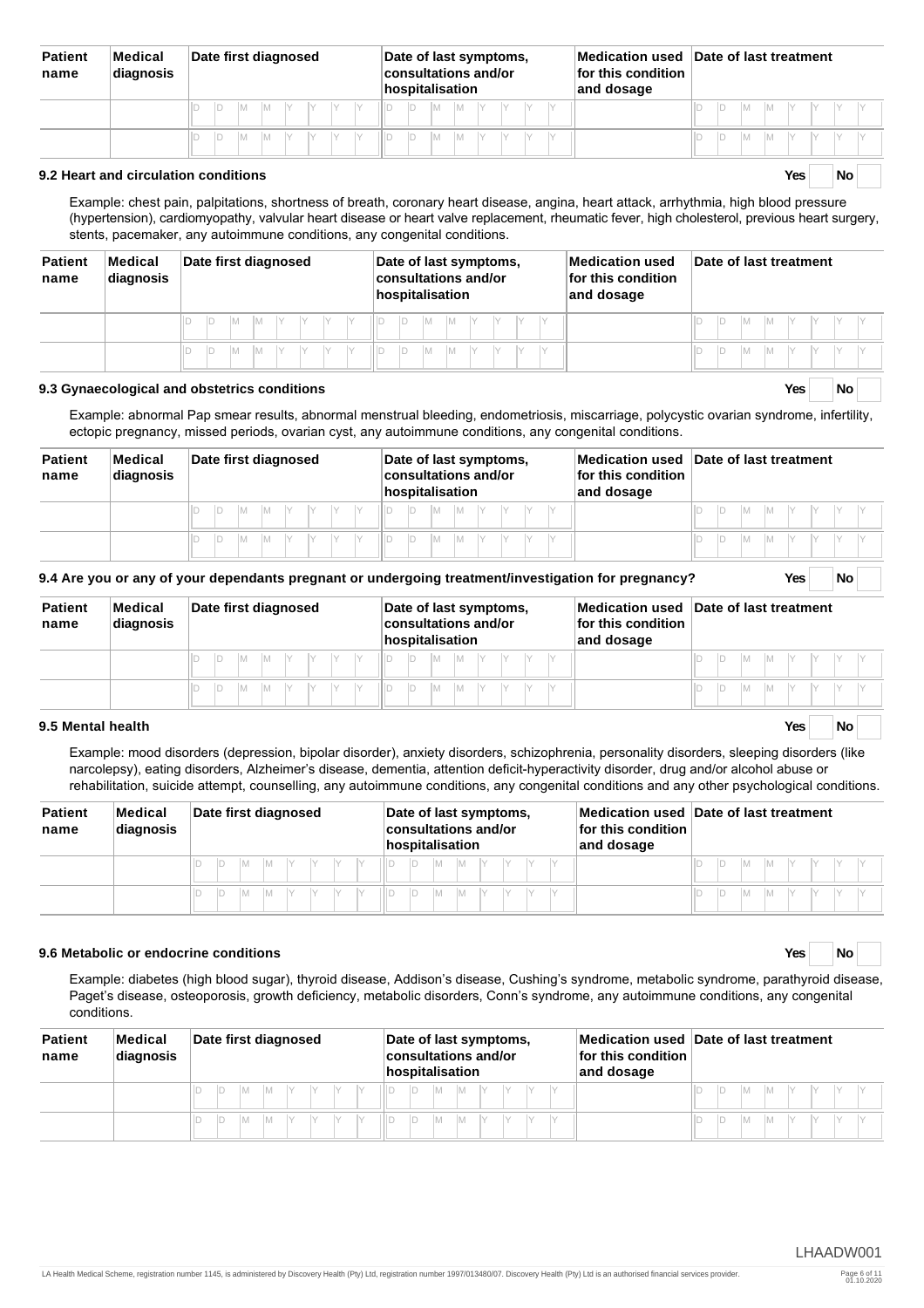#### **9.7. Abdominal conditions Yes No**

Example: hepatitis, cirrhosis, portal hypertension, alcoholic liver disease, liver failure, haemochromatosis, pancreatitis, cystic fibrosis, gall bladder, gall stones, GORD (reflux), heartburn, oesophageal disease, hernias, atrophic gastritis, ulcers, stomach ulcers, malabsorption, ulcerative colitis, diverticulitis, constipation, any autoimmune conditions, any congenital conditions

| <b>Patient</b><br>name | Medical<br>diagnosis           |        |                |  | Date first diagnosed    | Date of last symptoms,<br><b>consultations and/or</b><br>hospitalisation | for this condition<br>and dosage | Medication used Date of last treatment |  |  |  |  |  |
|------------------------|--------------------------------|--------|----------------|--|-------------------------|--------------------------------------------------------------------------|----------------------------------|----------------------------------------|--|--|--|--|--|
|                        |                                | IМ     | ID.<br>Iм<br>M |  | IM.<br>M                |                                                                          |                                  |                                        |  |  |  |  |  |
|                        |                                | M<br>M | M<br>Iм        |  | İΜ<br>IM                |                                                                          |                                  |                                        |  |  |  |  |  |
|                        | 9.8 Brain and nerve conditions |        |                |  | <b>No</b><br><b>Yes</b> |                                                                          |                                  |                                        |  |  |  |  |  |

Example: stroke, epilepsy, multiple sclerosis, motor neuron disease, myasthenia gravis, migraine, Parkinson's disease, paraplegia, hemiplegia, quadriplegia, spinal cord injury, hydrocephalus, vetriculo-peritoneal shunt (VP shunt), mental retardation, CVA, bleeding on the brain, any autoimmune conditions, any congenital conditions, down's syndrome.

| <b>Patient</b><br>name | Medical<br>diagnosis | Date first diagnosed | Date of last symptoms,<br>consultations and/or<br>hospitalisation | for this condition<br>and dosage | Medication used Date of last treatment |
|------------------------|----------------------|----------------------|-------------------------------------------------------------------|----------------------------------|----------------------------------------|
|                        |                      | IM.                  | ID.<br>M<br><b>M</b>                                              |                                  |                                        |
|                        |                      | IМ<br>IV.            | M<br>IM.<br>IV.                                                   |                                  | Iм<br>$\vee$                           |

#### **9.9 Breathing and respiratory conditions Yes No**

Example: asthma, chronic obstructive pulmonary disease, bronchiectasis, tuberculosis, bronchitis or emphysema, cystic fibrosis, sarcoidosis, pneumonia, any autoimmune conditions, any congenital conditions.

| <b>Patient</b><br>name | Medical<br>diagnosis | Date first diagnosed | Date of last symptoms,<br>$ $ consultations and/or<br>hospitalisation | for this condition $\overline{\phantom{a}}$<br>and dosage | Medication used Date of last treatment |
|------------------------|----------------------|----------------------|-----------------------------------------------------------------------|-----------------------------------------------------------|----------------------------------------|
|                        |                      | IM<br>IV<br>IV       | M<br><b>IM</b>                                                        |                                                           | IM.<br>IV.<br>IY                       |
|                        |                      | M                    | M                                                                     |                                                           | IM.                                    |

#### **9.10 Musculoskeletal (back, bone and muscle pain) Yes No**

Example: arthritis (any form), ongoing neck and/or back pain, ankylosing spondylitis, degenerative disc disease, scoliosis, kyphosis, spinal stenosis, gout, fractures, physical disability, prosthesis, amputation, any autoimmune conditions, any congenital conditions.

| <b>Patient</b><br>name | Medical<br>diagnosis | Date first diagnosed | Date of last symptoms,<br><b>consultations and/or</b><br>hospitalisation | Medicine used<br>for this condition<br>and dosage | Date of last treatment |
|------------------------|----------------------|----------------------|--------------------------------------------------------------------------|---------------------------------------------------|------------------------|
|                        |                      | M<br>Iм              | ID.<br>IМ<br>IМ                                                          |                                                   | M<br>IY<br>1M          |
|                        |                      | M<br>M               | M                                                                        |                                                   | IV<br>M                |

#### **9.11 Kidney or urinary conditions including current or past dialysis Yes No**

Example: kidney and/or renal failure, kidney stones, recurrent urinary infections, glomerulonephritis, nephrotic syndrome, polycystic kidney disease, urinary incontinence, bladder infections, other bladder or kidney problems, any autoimmune conditions, any congenital conditions.

| <b>Patient</b><br>name | Medical<br>diagnosis | Date first diagnosed        | Date of last symptoms,<br>consultations and/or<br>hospitalisation | for this condition<br>and dosage | Medication used Date of last treatment |
|------------------------|----------------------|-----------------------------|-------------------------------------------------------------------|----------------------------------|----------------------------------------|
|                        |                      | IM.<br>IY.<br>IM.           | Iм                                                                |                                  |                                        |
|                        |                      | IM.<br>IV.<br>M<br>IV<br>IV | D.<br>IM.<br>IM.                                                  |                                  |                                        |

#### **9.12 Blood conditions Yes No**

Example: deep vein thrombosis, anaemia, polycythaemia vera, blood clotting diseases, leukaemia, lymphoma, pulmonary embolus, haemophilia and other bleeding disorders, any autoimmune conditions, any congenital conditions.

| <b>Patient</b><br>name | Medical<br>diagnosis |  |     |         | Date first diagnosed |      |           |     | hospitalisation | Date of last symptoms,<br>consultations and/or |  | Medication used Date of last treatment<br>for this condition $\overline{\phantom{a}}$<br>and dosage |  |     |           |    |           |  |
|------------------------|----------------------|--|-----|---------|----------------------|------|-----------|-----|-----------------|------------------------------------------------|--|-----------------------------------------------------------------------------------------------------|--|-----|-----------|----|-----------|--|
|                        |                      |  |     | $M$ $Y$ | IY .                 | IY . | <b>HD</b> | IM. | M               | IY                                             |  |                                                                                                     |  | IM. |           |    | M Y Y Y Y |  |
|                        |                      |  | IM. | IM.     | IY .                 |      |           | IM. | IM.             | IY.                                            |  |                                                                                                     |  | İМ  | <b>IM</b> | IY |           |  |

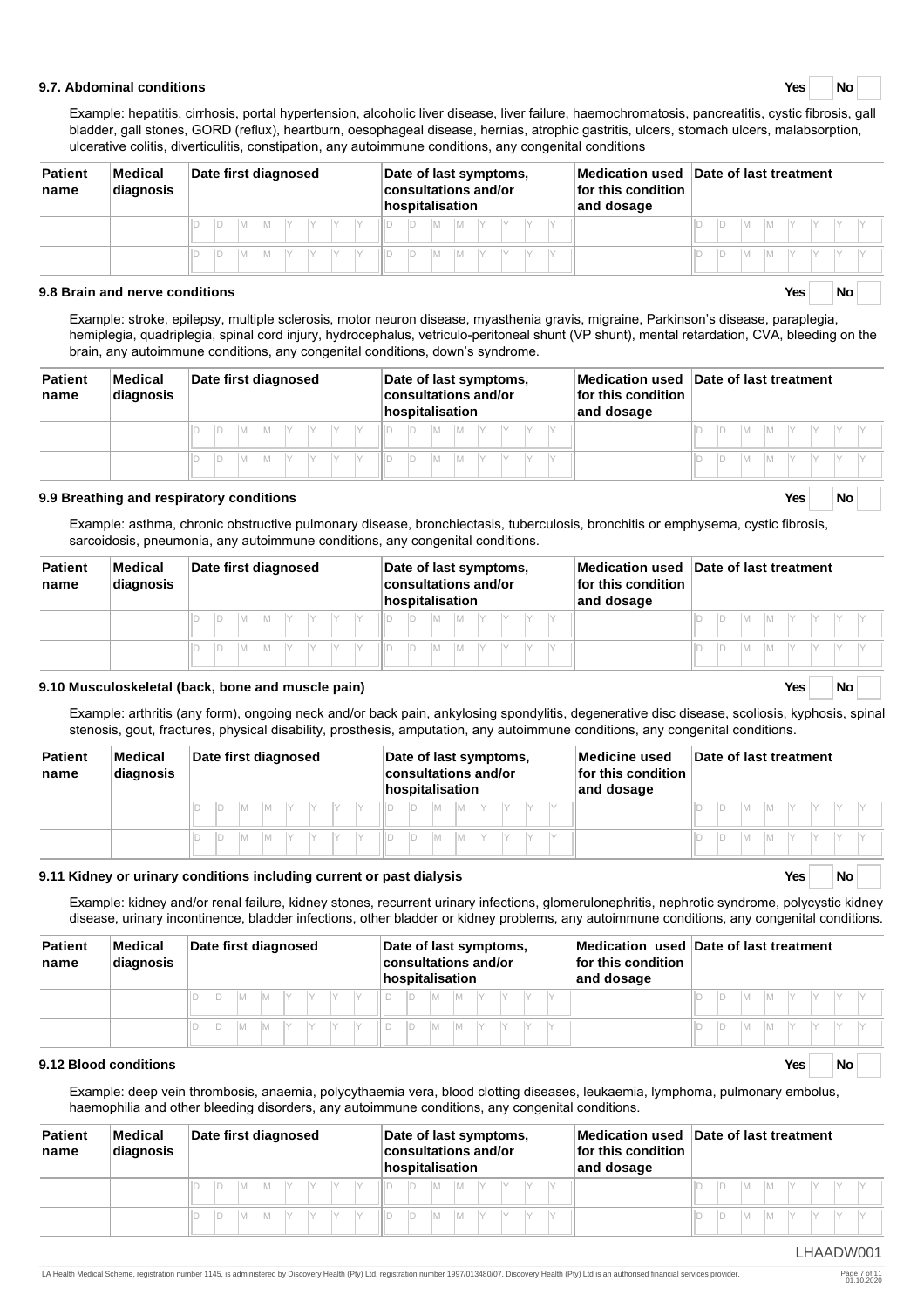#### **9.13 Eye conditions Yes No**

Example: cataract, keratoconus (cross linkage), corneal ulcer, uveitis, glaucoma, squint, ptosis, retinopathy, macular degeneration, cornea transplant, eye surgery, blurry vision, blindness (partial or full), retinal detachment, any autoimmune conditions, any congenital conditions.

| <b>Patient</b><br>name | Medical<br>diagnosis | Date first diagnosed | Date of last symptoms,<br>consultations and/or<br>hospitalisation | for this condition<br>and dosage | Medication used Date of last treatment |
|------------------------|----------------------|----------------------|-------------------------------------------------------------------|----------------------------------|----------------------------------------|
|                        |                      | IV.                  | IM.                                                               |                                  | IM.<br>$\mathsf{Y}$                    |
|                        |                      | IV.                  | IM.                                                               |                                  | IM.<br>IV.                             |

## **9.14 Ear, nose and throat (ENT) and dentistry conditions Yes No**

Example: chronic otitis media (middle ear infection), chronic otitis externa, hearing problems, hearing aid, cochlear implant, tonsillitis, adenoiditis, vertigo, deafness, sinus problem, nasal surgery, dental treatment or dental surgery, any autoimmune conditions, any congenital conditions.

| <b>Patient</b><br>name | Medical<br>diagnosis |  | Date first diagnosed |    |    |  |  |     | Date of last symptoms,<br>consultations and/or<br>hospitalisation |     |  |  | Medication used Date of last treatment<br>for this condition $\overline{\phantom{a}}$<br>and dosage |  |           |      |  |  |
|------------------------|----------------------|--|----------------------|----|----|--|--|-----|-------------------------------------------------------------------|-----|--|--|-----------------------------------------------------------------------------------------------------|--|-----------|------|--|--|
|                        |                      |  |                      | Iv | IY |  |  | M   | IM.                                                               | IY. |  |  |                                                                                                     |  | IM.       | IY . |  |  |
|                        |                      |  |                      |    |    |  |  | IM. | IM.                                                               | IY  |  |  |                                                                                                     |  | <b>IM</b> | IV   |  |  |

#### **9.15 Male urogenital conditions Yes No**

Example: prostate disorders, urogenital defects, varicocele, undescended testes, phimosis, urinary incontinence, retention, any autoimmune conditions, any congenital conditions.

| <b>Patient</b><br>name | Medical<br>diagnosis |  | Date first diagnosed |     |  |  |  |   | Date of last symptoms,<br>consultations and/or<br>hospitalisation |  |  | Medication used Date of last treatment<br>for this condition<br>and dosage |  |  |  |  |
|------------------------|----------------------|--|----------------------|-----|--|--|--|---|-------------------------------------------------------------------|--|--|----------------------------------------------------------------------------|--|--|--|--|
|                        |                      |  |                      |     |  |  |  | M |                                                                   |  |  |                                                                            |  |  |  |  |
|                        |                      |  | M                    | IV. |  |  |  | M |                                                                   |  |  |                                                                            |  |  |  |  |

| <b>Patient</b><br>name | Medical<br>diagnosis |  | Date first diagnosed |  |  |  |  | Date of last symptoms,<br>consultations and/or<br>hospitalisation |  |  | Medication used Date of last treatment<br>for this condition<br>and dosage |  |  |  |  |
|------------------------|----------------------|--|----------------------|--|--|--|--|-------------------------------------------------------------------|--|--|----------------------------------------------------------------------------|--|--|--|--|
|                        |                      |  |                      |  |  |  |  |                                                                   |  |  |                                                                            |  |  |  |  |
|                        |                      |  |                      |  |  |  |  |                                                                   |  |  |                                                                            |  |  |  |  |

| <b>Patient</b><br>name | Medical<br>diagnosis | Date first diagnosed | Date of last symptoms,<br>consultations and/or<br>$\sf In$ ospitalisation | for this condition $\,$<br>and dosage | Medication used Date of last treatment |
|------------------------|----------------------|----------------------|---------------------------------------------------------------------------|---------------------------------------|----------------------------------------|
|                        |                      | IM.<br>IM.           | IM.                                                                       |                                       |                                        |
|                        |                      | IM.<br>$\vee$<br>IV  | IV.<br>IM.                                                                |                                       |                                        |

|                        |                      | 9.18 Have any of your dependants been diagnosed with or received treatment for, any condition not mentioned in<br>in the questions above, in the last 12 months before this application? |                                                                   |                                  | <b>Yes</b><br>No                       |
|------------------------|----------------------|------------------------------------------------------------------------------------------------------------------------------------------------------------------------------------------|-------------------------------------------------------------------|----------------------------------|----------------------------------------|
| <b>Patient</b><br>name | Medical<br>diagnosis | Date first diagnosed                                                                                                                                                                     | Date of last symptoms,<br>consultations and/or<br>hospitalisation | for this condition<br>and dosage | Medication used Date of last treatment |
|                        |                      |                                                                                                                                                                                          | M                                                                 |                                  | 'M<br>1M                               |
|                        |                      |                                                                                                                                                                                          |                                                                   |                                  | $\vee$<br>M<br><b>IM</b>               |

#### **HIV and AIDS**

You do not need to disclose the HIV status of your dependant/s on this form if you do not feel comfortable doing so. However, if one or more of your dependants is HIV-positive they must call us on 0860 103 933, within seven working days from the date we activate their LA Health Medical Scheme membership. We treat this information in the strictest confidence. If one or more of your dependants, is HIV-positive, it is in their best interest to register on the HIVCare Programme. A 12-month condition–specific waiting period may apply to this condition and any related conditions.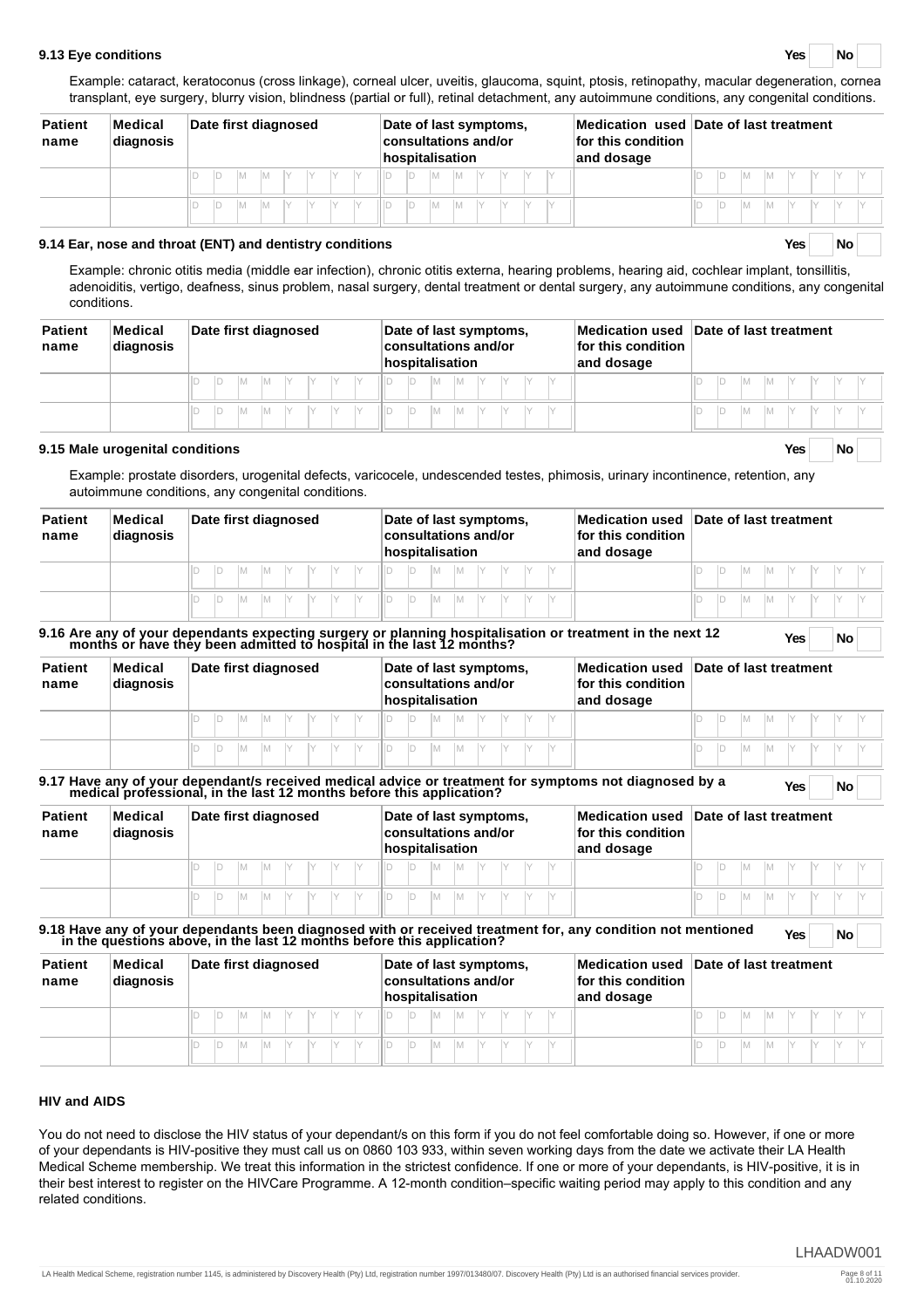#### **10. LA Health Medical Scheme - Privacy Statement**

How we will process and disclose your Personal Information and communicate with you

### **Definitions**

**The Scheme** refers to LA Health Medical Scheme, registration number 1145, registered with the Council for Medical Schemes. **Administrator** refers to Discovery Health (Pty) Ltd, registration number 1997/013480/07, an authorised financial services provider. **Discovery Group** refers to Discovery Limited, registration number 1999/007789/06, including all subsidiaries of the Group. Subsidiaries in the Group are authorised financial services providers.

You and your refer to the member and his/her dependants who are registered as beneficiaries of the Scheme.

**Your personal information** refers to personal information about you, your spouse, your dependants, your beneficiaries, and your employees (as relevant). It includes information about health, financial status, gender, age, contact numbers and addresses.

**Process(ing) (of) information** means the automated or manual activity of collecting, recording, organising, storing, updating, distributing and removing or deleting personal information.

**Competent person** means anyone who is legally competent to consent to any action or decision being taken for any matter concerning a member or dependant, for example a parent or legal guardian.

1. When you engage with the Scheme and Administrator, you trust us with personal information about yourself, your family, and in some cases, your employees. We are committed to protecting your right to privacy.

The purpose of this Privacy Statement is to set out how we collect, use, share and otherwise process your personal information.

- 2. You have the right to object to the processing of your personal information and have a choice whether or not to accept these terms and conditions. However, it is important to note the Scheme and Administrator require your acceptance of these terms and conditions, otherwise we cannot activate and service your medical scheme membership.
- 3. The Scheme and Administrator will keep your personal information confidential. You may have given us this information yourself, or we may have collected it from other sources. If you share your personal information with any third parties, we will not be responsible for any loss suffered by you or your employer (where applicable).
- 4. You understand that when you include your spouse and/or dependents on your application, we will process their personal information for the activation of the policy/benefit and to pursue their legitimate interest. We will furthermore process their information for the purposes set out in this Privacy Statement
- 5. If you are an employer, you agree to indemnify the Scheme and Administrator against any loss or damage, direct or indirect, that an employee suffers because of any unauthorised use of your employees' personal information.
- 6. If you are giving consent for a person under 18 (a minor) you confirm that you are a competent person and that you have authority to give their consent for them.
- 7. You agree that the Scheme and Administrator may process your personal information for the following purposes:
- for the administration of your benefit option;
- for the provision of managed care services to you on your benefit option;
- for the provision of relevant information to a contracted third party who requires this information to provide a healthcare service to you on your benefit option;
- to analyse risks, trends and profiles;
- to share your personal information with external healthcare providers for the purposes of evaluating certain clinical information, in the event that you require medical treatment.

#### Examples of this include

i. Sharing your personal information with your chosen financial adviser to enable the Administrator to administer your membership,

ii. Obtaining and sharing your personal information with other relevant sources, including medical practitioners, contracted service providers, health information exchanges, financial advisers, credit bureaus, entities that are part of Discovery Group or industry regulatory bodies ("relevant sources") and further processing of such information to administer your membership, to conduct underwriting or risk assessments (as may be necessary), or to assess and value a claim for medical expenses. We may (at any time, and on an ongoing basis) verify with the relevant sources that your personal information is true, correct and complete;

iii. If this membership is linked to an employer group, getting information from and sharing information with your employer that is relevant to your membership, with due regard for considerations of confidentiality in respect of your state of health;

Iv. Communicating with you about any changes to your benefit option, including changes to your contributions or the benefits you are entitled to on the specific benefit option.

- 8. If a third party asks the Scheme and Administrator for any of your personal information, we will share it with them only if:
- vou have already given your consent for the disclosure of this information to that third party; or
- we have a legal or contractual duty to give the information to that third party, or
- we need to share it with them for risk analytical or fraud detection, prevention or recovery purposes
- You consent and agree that:
	- we may process your information, including personal and special personal information, to adhere to South African Legislative reporting obligations and to perform transaction monitoring activities;
	- we may communicate such personal information to local Regulatory Bodies as well as to other entities in the Discovery Group if any Legislative reportable matters are identified.
- 9. The Scheme and the Administrator may provide your personal information to any other entity within the Discovery Group with whom you or your dependant/s already have a relationship; or where you or your dependant/s have applied for a product, service or benefit from such entity. This information will be provided for the administration of your, or your dependant/s products or benefits with other entities within the

LHAADW001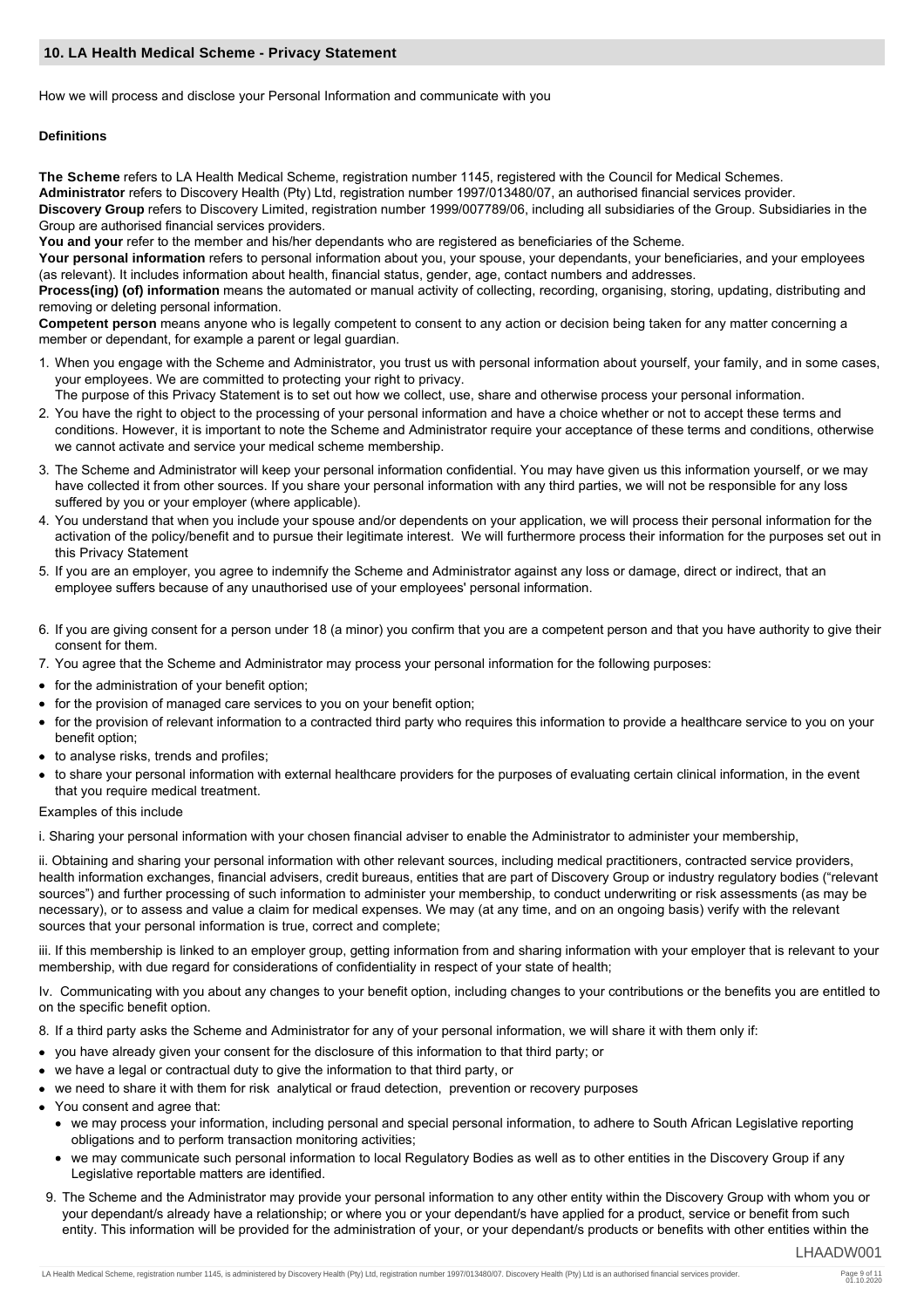Discovery Group, and for fraud detection, prevention or recovery purposes.

- 10. The Scheme and Administrator may share and combine all your personal information for any one or more of the following purposes:
	- market, statistical and academic research; and
	- to customise our benefits and services to meet your needs.

Information about you may be shared with third parties such as academics and researchers, including those outside South Africa. We ensure that all data about you that is shared with such third parties will be made anonymous to the extent possible and where appropriate. Note also that personal information will be made available to such third party only if that third party has agreed to abide by strict confidentiality protocols that we require. If we publish the results of any academic research, you will not be identified by name. If we want to share your personal information for any other reason, we will do so only with your permission.

- 11. By accepting this privacy statement, you authorise the Scheme and Administrator to obtain and share information about your creditworthiness with any credit bureau or credit providers' industry association or industry body. This includes information about credit history, financial history, judgments, and default history. It also includes sharing of information for purposes of risk analysis, tracing and any related purposes.
- 12. The Scheme and Administrator have the right to communicate with you electronically about any changes to your benefit option, including changes to your contributions or changes to the benefits you are entitled to on the benefit option you have chosen.
- 13. We may process your information using automated means (without human intervention in the decision making process) to make a decision about you or your application for any product or service. You may query the decision made about you.
- 14. The Scheme and Administrator have a duty to keep you updated about any offers and new products that are made available from time to time. The Scheme, Administrator, any entity within the Discovery Group, and contracted third-party service providers, may communicate with you about these.
- 15. Please let the Administrator know if you do not wish to receive any direct telephonic marketing.
- 16. You have the right to know what personal information the Scheme and Administrator holds about you. If you wish to receive this information please complete an 'Access Request Form', attached to the PAIA manual, on www.lahealth.co.za, and specify the information you would like. We will take all reasonable steps to confirm your identity before providing details of your personal information. We are entitled to charge a fee for this service and will let you know what it is at the time of your request.
- 17. You agree that the Scheme and Administrator may keep your personal information until you ask us to delete or destroy it. You have the right to ask us to update, correct or delete your personal information, unless the law requires us to keep it. Where we cannot delete your personal information, we will take all practical steps to de-personalise it.
- 18. Where the Scheme and Administrator are required by law to collect and keep personal information, we shall do so. We are required to collect and keep personal information in terms of the following laws:
	- Medical Schemes Act, 1998
	- The Consumer Protection Act, 2008
	- The Protection of Personal Information Act, 2013
	- Electronic Communications and Transactions Act, 2002
	- Promotion of Access to Information Act, 2002
	- Legislation specific to Discovery Health (Pty) Ltd only:
	- Financial Advisory and Intermediary Services Act, 2002
	- Companies Act, 2008
- 19. You agree that the Scheme and Administrator may transfer your personal information outside South Africa:
	- if you give us an email address that is hosted outside South Africa; or
	- for processing, storage or academic research, or
	- to administer certain services, for example, cloud services.

When we share your information with a person (or company) outside South Africa, we will require of such person (or company) to treat your information in a manner that complies with the requirements of that country and at least with the same level of protection as we are obliged to do in South Africa. Unless you specifically give us consent to share your personal information with such person (or company).

- 20. If the Scheme or Administrator becomes involved in a proposed or actual amalgamation or merger, acquisition or any form of sale of any assets, we have the right to share your personal information with third parties in connection with the transaction. In the case of such an event, the new entity will have access to your personal information. The terms of this Privacy Statement will continue to apply.
- 21. The Scheme or Administrator may change this Privacy Statement at any time. The current version is available on www.lahealth.co.za.
- 22. If you believe that the Scheme or Administrator have used your personal information contrary to this Privacy Statement, we encourage you to first follow our internal complaints process to resolve the complaint. We explain the complaints and disputes process on the website at www.lahealth.co.za. If you are not satisfied after this process, you have the right to lodge a complaint with the Information Regulator, under POPIA, We explain the complaints and disputes process on the website [www.discovery.co.za.](http://www.discovery.co.za.)

The Information Regulator (South Africa) JD House 27 Stiemens Street Braamfontein 2001 PO Box 31533 Braamfontein 2017 Tel No. +27 (0) 10 023 5207, Cell No. +27 (0) 82 746 4173 inforeg@justice.gov.za

## **11. LA Health Medical Scheme terms and conditions for membership**

#### *7.1 Terms and conditions for membership*

The terms and conditions of LA Health Medical Scheme record your rights and responsibilities for your membership of the Scheme. They may change from time to time. You may ask us for a copy at any time.